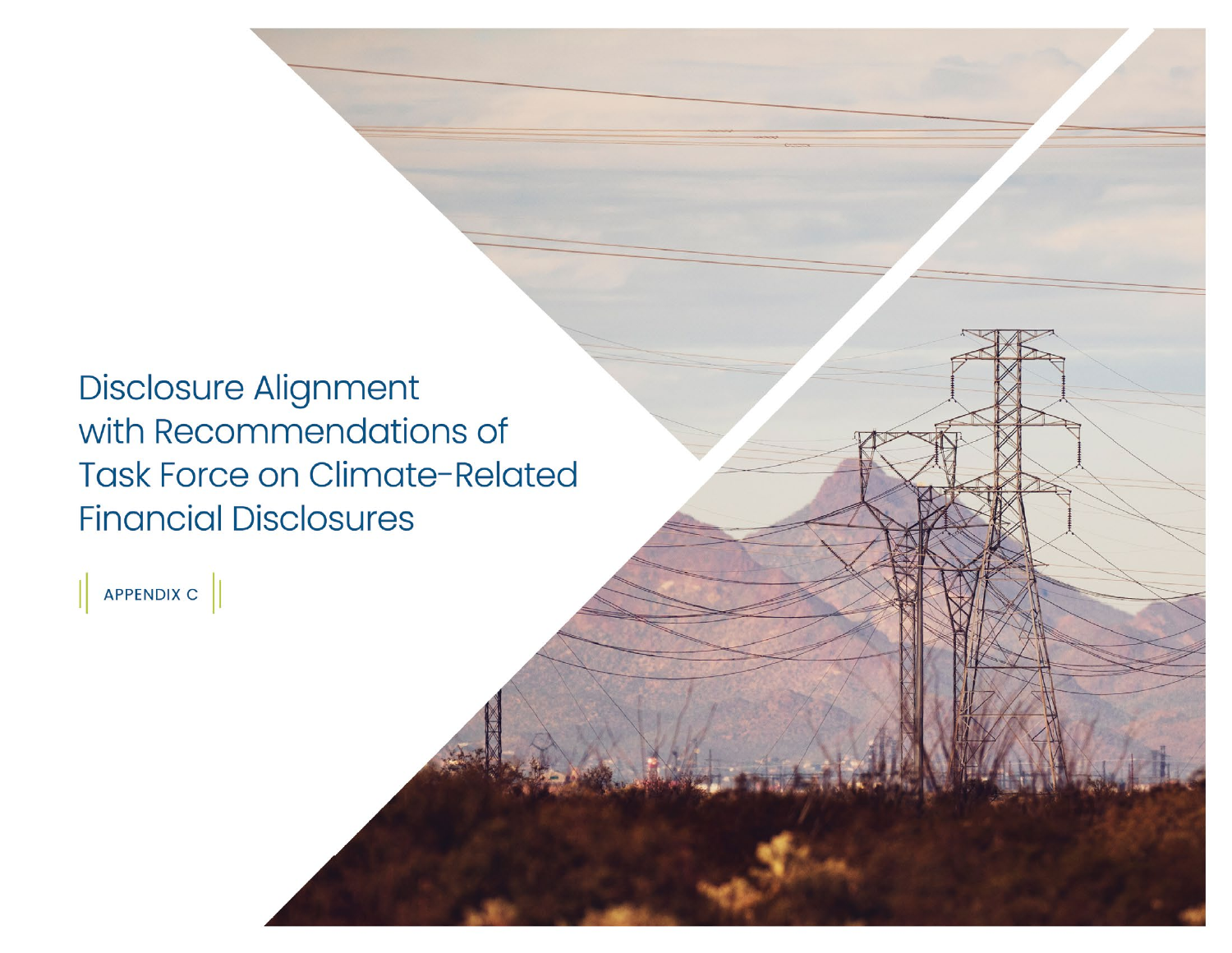Climate-related disclosures have been integrated throughout this report and other documents. A summary of our alignment with TCFD recommendations follows:

## Disclosure Alignment Recommendations of TCFD

GOVERNANCE – The Fortis Inc. Board of Directors ("Board") and management acknowledge the critical importance of good governance practices in the proper conduct of our affairs, including sustainability and climate-related risks. We routinely review our governance framework against evolving best practices to ensure we maintain our high governance standards.

#### Board Oversight

- The Board is responsible for the stewardship of Fortis. Climate risk is a subset of the responsibilities for which the Board of Directors has stewardship responsibility. The Board engages with shareholders on climate risk and opportunities as part of its sustainability discussions in accordance with its Shareholder Engagement Policy.
- The Board's Governance and Nominating Committee provides oversight of environmental and social matters, including climate-related risks and opportunities. It receives a report on sustainability, including climate-related matters, at each regularly scheduled meeting.
- The Audit Committee of the Board is responsible for the oversight of the Fortis Enterprise Risk Management ("ERM") program, which involves the consideration of climate-related risks and opportunities.
- Each Fortis utility is governed by its own board of directors, most of which are comprised of a majority of directors who are independent of Fortis. Climate risks and opportunities are assessed for each subsidiary by its Board and material risks identified are communicated to Fortis management to form part of the Fortis risk assessment.

#### Management's Role

- Fortis President and CEO is responsible for the long-term strategy and success of Fortis. A focus on cleaner energy is a key component of the Fortis strategy.
- Fortis Executive Vice President, Sustainability and Chief Human Resource Officer reports directly to the President and CEO and is responsible for enterprise-wide sustainability and stewardship at the executive level.
- The Chief Operating Officer is responsible for ensuring Fortis utilities are focused on sustainability. This includes managing climate-related risks as well as remaining at the forefront of industry trends and customer expectations.
- The Fortis Sustainability Working Group comprises key leaders from across the Fortis group of companies. It provides guidance on the approach to sustainability and reporting practices, including climate-related issues.
- Management at each of the utilities is responsible for implementing the Fortis sustainability strategy and operationalizing aspects of sustainability, including climate-related matters.
- Climate-related risks are monitored regularly and form part of the annual ERM assessment at Fortis and each of its utilities.
- Sustainability performance impacts how Fortis executives are compensated. Performance in the core areas of system reliability and safety is linked to incentive compensation for all Fortis executives. System reliability is becoming increasingly impacted by climate-related events.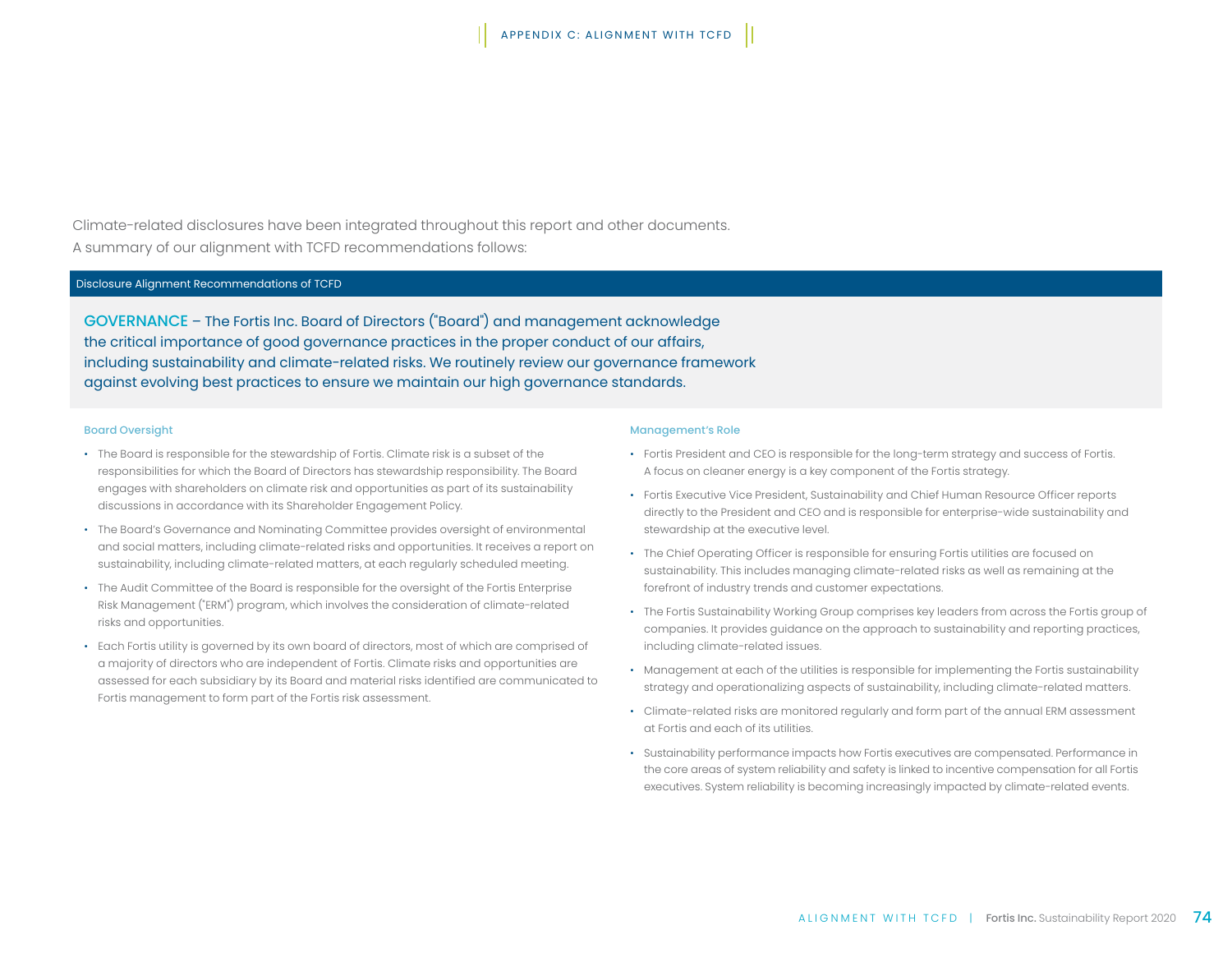### Disclosure Alignment with TCFD Recommendations

STRATEGY – The risks and opportunities of climate change have influenced Fortis business objectives as well as short- and long-term strategies. Climate-related considerations have led Fortis to focus on accelerating carbon reduction by delivering cleaner energy to our customers.

- A changing climate has potential regulatory, operational and reputational impacts to the business. Management of climate-related risks is integrated into the overall approach to risk (additional details are provided in the "Risk Management" section below). Climate-related risks vary from near to longer term and are considered in planning capital investments.
- The Fortis strategy includes a stated goal of delivering cleaner energy to customers to create a more sustainable future. Our five-year capital plan supports cleaner energy through investments in renewables, natural gas for transportation, grid resiliency and innovative technology.
- Fortis is focused on reducing GHG emissions by transitioning from fossil-fuel based generation to renewables, increasing the delivery of renewable natural gas, decreasing emissions in the transportation sector and helping customers to improve energy efficiency. Two of the largest Fortis utilities have set GHG reduction targets (see pages 30-35 of this report for details).
- The physical risks and opportunities associated with climate change include severe weather events, changing air temperatures and seasonal variations. Investing in the resiliency of infrastructure is increasingly important as more frequent extreme weather conditions are experienced due to climate change. Without such resiliency investments, these events may lead to increased stress placed on the energy system and potential service interruptions for our customers. Approximately half of the 2019 and 2020 capital spending is focused on resiliency and modernization of our transmission, distribution and generation assets.

### Climate-Related Risks

• Fortis utilities are subject to rules and regulations. Failure to comply with regulatory requirements aimed at limiting GHG emissions could subject Fortis utilities to substantial penalties and fines. Exposure to this risk is limited by our strategy to transition to a cleaner energy future.

- Climate change will lead to increased physical risks associated with more frequent and intense weather, changing air temperatures and seasonal variations. This could lead to service disruption, increased repair, replacement and operational costs, increased costs associated with strengthened design standards and systems, and increased environmental liability associated with equipment damage/malfunction. Fortis manages these risks by strengthening infrastructure to ensure continued and enhanced performance, reliability and safety of our assets.
- Fortis meets stakeholder expectations to limit the impacts of climate change by operating safely and efficiently, setting GHG-reduction goals and developing new technologies to support a lower-carbon future, including the use of renewable natural gas, hydrogen and energy storage.
- The applicability of these risks varies depending on the specifics of each utility's operations and geographical location.

#### Climate-Related Opportunities

Climate change is predicted to lead to opportunities for more resilient and cleaner energy delivery systems and to drive innovative approaches and solutions. This may be achieved through strengthened design standards and systems as well as system back up in the event of service interruption. Opportunities also exist in terms of customer engagement as we focus on delivering cleaner energy solutions. Our five-year capital plan is focused on investments that:

- ensure continued and enhanced performance, reliability and safety of our generation, transmission and distribution assets
- reduce air emissions, water usage and increase customer efficiency and energy storage
- focus on investments in technology that will transform the energy industry and accelerate the transition to cleaner energy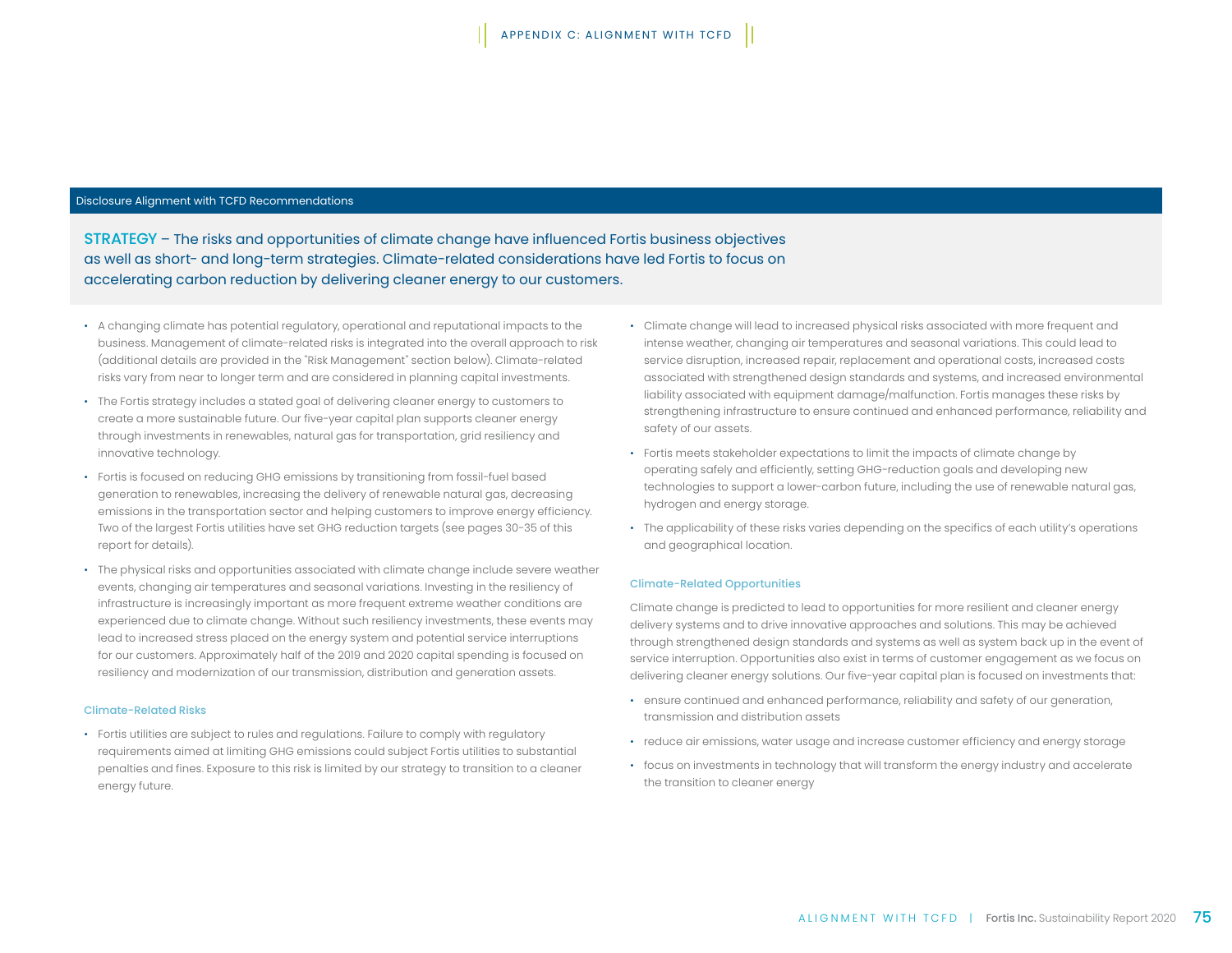### Disclosure Alignment with TCFD Recommendations

# RISK MANAGEMENT – Fortis has an ERM process established to help identify, assess and manage risks, including climate-related risks.

### Identifying & Managing Climate-Related Risks

- The Fortis Board is responsible for oversight of the material risks of the business. It also ensures that management has an effective risk management system and risk mitigation strategies in place relative to its risk profile.
- The Audit Committee of the Board oversees the Fortis ERM program and ensures strategic objectives of the program are achieved. Senior management at Fortis and the utilities seek to identify and manage all material risks facing the business by applying a common risk management framework.
- Enterprise-wide sustainability issues are included in the Fortis ERM process and are integrated into the annual business strategy process for consideration by the Fortis executive and Board.
- The Fortis Sustainability Working Group supports the risk management practices of Fortis by providing guidance on the approach to sustainability and related material risks, including climate-related risks.

Each Fortis subsidiary is governed by its own Board of Directors:

- This structure provides a primary level of risk management oversight and governance with additional guidance provided by Fortis policies and best practices.
- Each Fortis subsidiary Board has a structure to identify, assess and manage risks within its business. An ERM process involves identifying risks and opportunities, including climate-related matters. Subsidiary boards are primarily responsible for oversight of their respective ERM process. Material risks identified are communicated to Fortis management to form part of the Fortis ERM program.

Climate-related risks are mitigated by investing in our transmission, distribution and generation assets to ensure the continued and enhanced performance, reliability and safety. Fortis energy delivery systems are designed to perform under extreme weather and are regularly maintained, improved and replaced.

- Climate-related technology risks are managed through pilot-testing, adopting and offering new technology such as: renewable energy sources; energy-efficient appliances; battery storage; and automated control systems.
- Climate-related policy and regulatory risks are managed through maintaining constructive government and regulatory relationships.